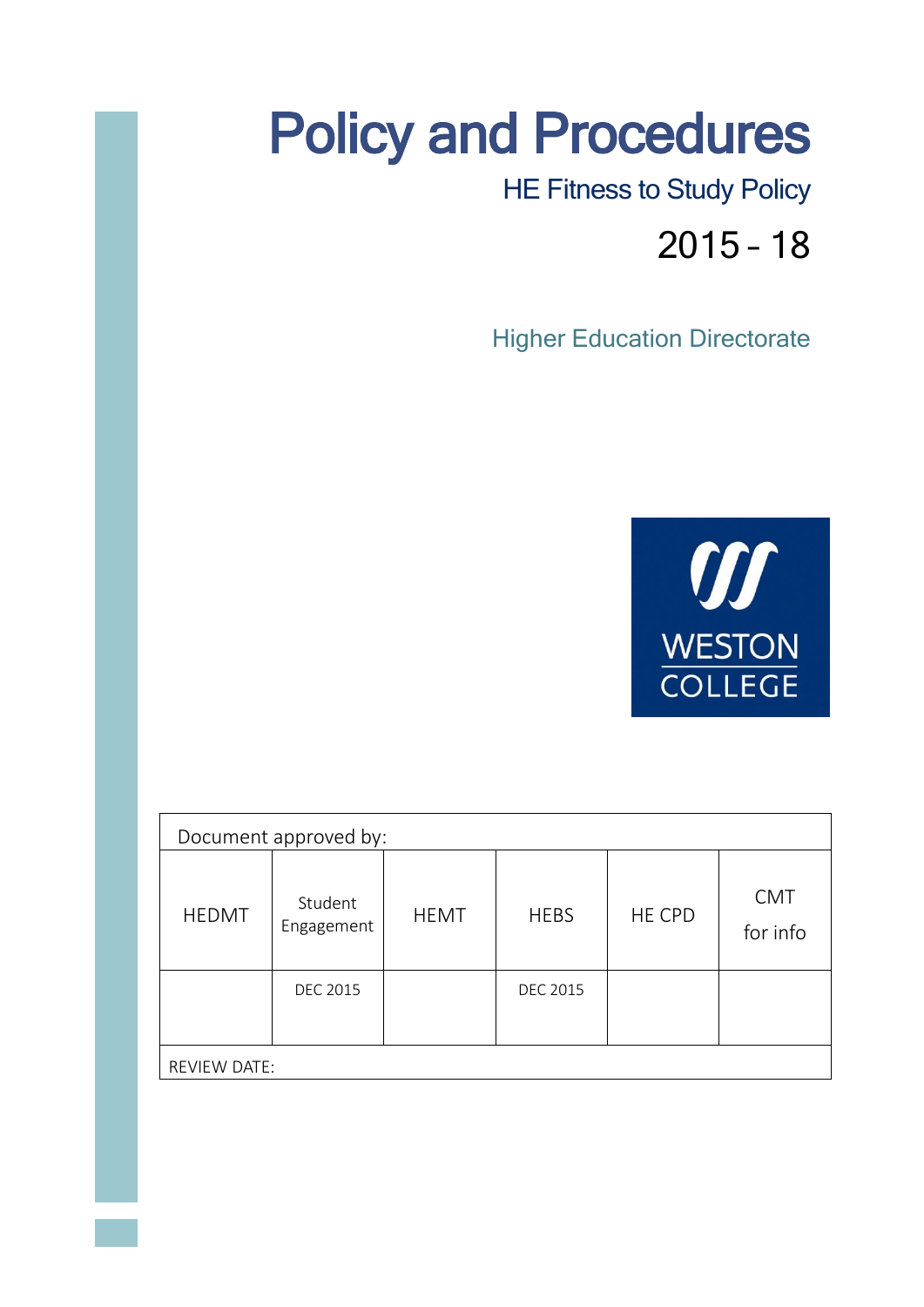# Background and National Context

## Introduction

Weston College is committed to supporting its students and recognises the importance of a student's health and wellbeing in relation to their academic progress and student experience. The College has an obligation to provide support so that students can fulfil their potential while studying on an HE course at Weston College.

Weston College recognises that there may be instances where a student's physical or mental health may give rise to concerns about the student's fitness to study; for example the student's capacity to engage with their studies and/or to function more widely as a member of the Weston College HE community. It may be that Weston College is concerned that:

- A student poses a risk to his/her own health, safety and/or wellbeing and/ or that of others.
- A student's behaviour is (or is at risk of) adversely affecting the teaching, learning and/or experience of other students.
- A student's behaviour is (or is at risk of) adversely affecting the day-to-day activities of Weston College or a placement provider.
- A student's support needs fall outside the scope of the support and other services which Weston College can reasonably be expected to provide.

This policy sets out how Weston College may respond to instances where a concern is raised regarding a student's fitness to study and the type of action that Weston College may take to manage the matter and support the student. It is intended that this policy provides an alternative means of dealing with a situation in which unacceptable behaviour is likely to be a result of ill health and it is therefore considered inappropriate to follow the disciplinary procedures.

Weston College recognises that concerns may be raised by a variety of individuals, for example academic staff, other students, and third parties (such as health professionals or placement providers). This policy seeks to promote early intervention, active collaboration between staff, students and third parties, and consistency of approach. Matters will be dealt with sensitively and non-judgementally. Whilst Weston College will seek to work with students, cases may arise in which it may, under this policy, determine that a student is unfit to study and that his/her enrolment should be suspended or terminated.

This Procedure applies to all students throughout their period of enrolment and includes students:

- On campus.
- Engaged in course related activities away from campus (such as placements, field trips and study abroad).
- In Weston College HE student accommodation.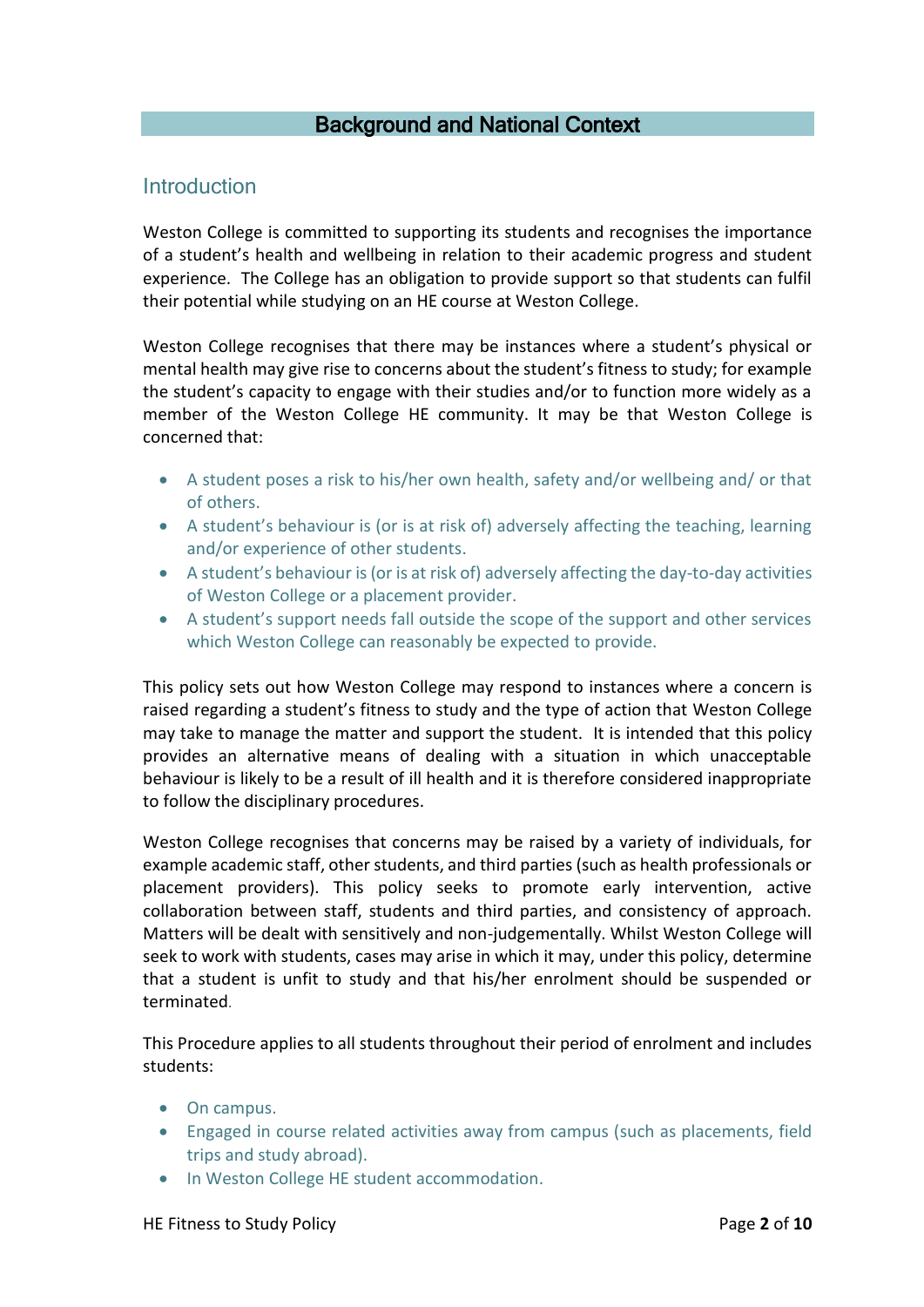Generally, this policy is only intended for use in cases where the behaviour, disruption or risk presented by the student is perceived to be of a serious or potentially serious nature. The level of risk posed by a student, either to themselves, others, or the College will be measured by the use of a risk assessment (Appendix 1). This will provide a consistent and transparent means of assessing the perceived risk and will be co-ordinated by the HE Academic Registry Team (HEART) involving and liaising with other staff as appropriate. The Fitness to Study policy has three stages. Depending on the perceived and/or assessed severity of the situation and potential seriousness of risk, action may be initiated at any stage.

#### Aims

The aims of this policy are to provide:

- A transparent and practical procedural framework for HE students, prospective HE students and relevant staff at Weston College
- A basis for a consistent, transparent and sensitive approach.

The policy is intended to manage and support, rather than punish, student behaviour that causes significant concern. The policy is not intended to deal with emergency or crisis situations.

#### Pre-entry

Weston College is committed to admissions protocols which do not discriminate directly or indirectly against applicants on the grounds of disability (reference should be made to the HE Admissions Policy for further clarification). Weston College encourages disclosure of a disability during the application process for HE courses so that any additional support requirements can be discussed, and where practicable arranged prior to arrival.

HEART and the HE Learning Support Team will work with prospective students to discuss and co-ordinate support, and will also advise students on applying for a Disabled Students' Allowances.

#### When a student's fitness to study may be questioned

A student's fitness to study may be questioned as a result of a wide range of circumstances. These include, but are not limited to the following:

- Serious concerns are raised by a third party, such as a housemate, friend, peer, GP or family member
- The student has disclosed to a member of college staff they have a problem which is seriously impacting on their ability to function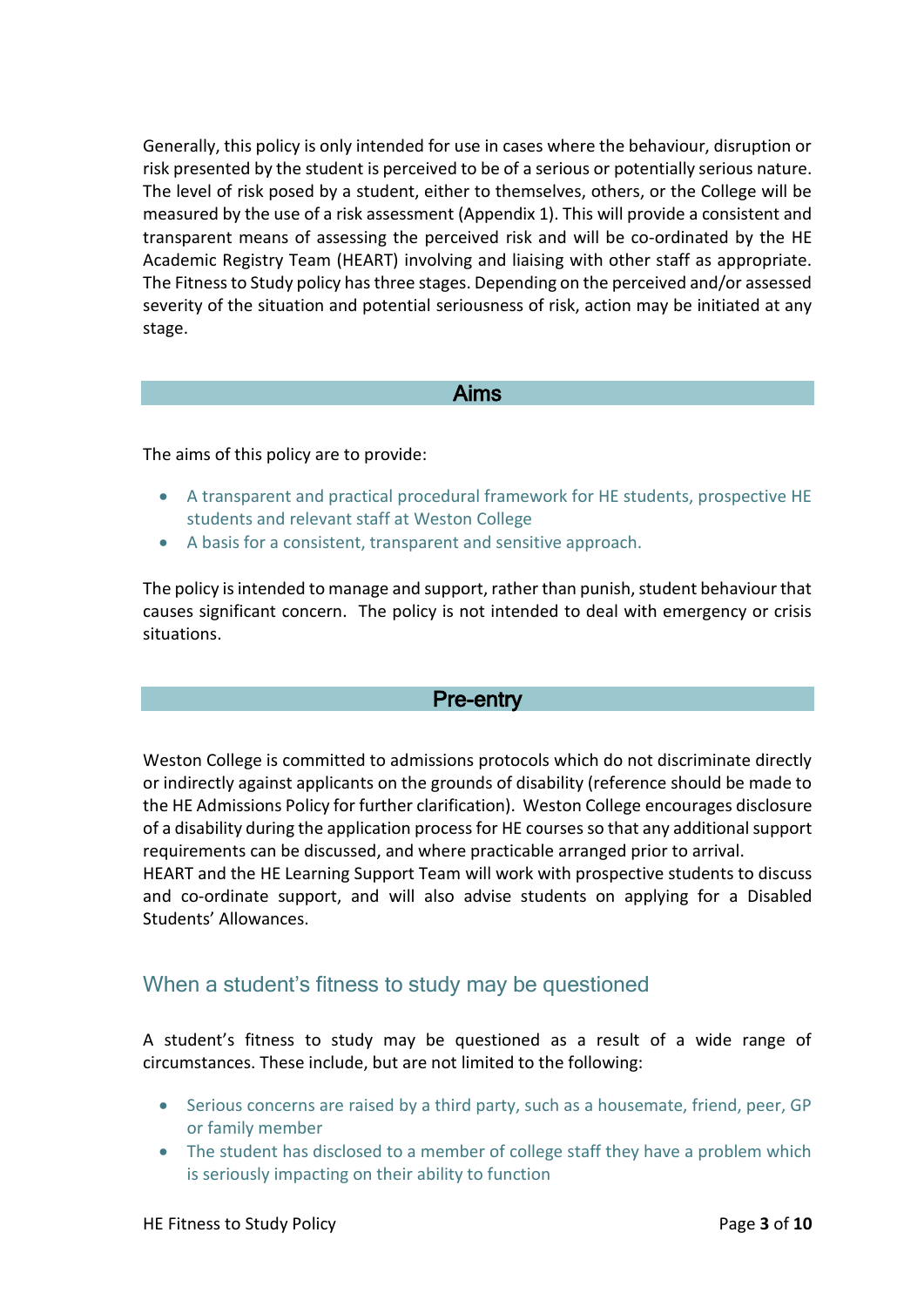Changes are noticed in a student's demeanour or behaviour, which raise concern. For example; changes in appearance or obvious signs of ill-health, a sudden deterioration in academic performance or engagement, mood swings or other uncharacteristic behaviour.

In all cases the HE Student Officer (or the HE Specialist Support Instructor: Mental Health and Wellbeing) and the student's personal tutor should be contacted. The HE Student Officer will co-ordinate initial enquiries and advise the appropriate staff (on a need to know basis) of the concern raised and ensure any necessary support is provided.

# Stage 1: Informal action

If initial contact and action is unsuccessful, the HE Student Officer will complete a risk assessment (Appendix 1) and arrange to meet with the student and explain to them that concerns about their fitness to study have arisen. The student should be made aware of the nature of the behaviour that has caused the concern and if appropriate to discuss the level of perceived risk as measured by the risk assessment. It be may be necessary to involve the HE Specialist Support Instructor: Mental Health and Wellbeing at this point.

The HE Student Officer will attempt to resolve the matter by informal discussion with the student. The student will have the opportunity to express their views on the situation and an action plan will be agreed, which may include on-going contact with the HE Student Officer and/or the HE Specialist Support Instructor: Mental Health and Wellbeing, or referral to an internal or external specialist agency. Special academic conditions may also be agreed, alongside a mitigating circumstances submission, in order to enable the student to continue with their studies.

It is hoped that most cases can be resolved at this stage and that students will respond positively to, and co-operate fully with the process and take advantage of the support available. A review period will be agreed and a meeting scheduled to review the progress made by the student and to address the concerns raised. Further review meetings may be arranged in order to further monitor progress and to ensure access to all appropriate support continues.

If, however, the student has not taken the necessary steps to address the concerns, a further review period will be agreed, or the student will be informed that the case will move to Stage 2 of the Fitness to Study Policy. If a student is unable to co-operate with the above informal process they will be informed that more formal action through Stage 2 of the Fitness to Study Policy may be considered appropriate.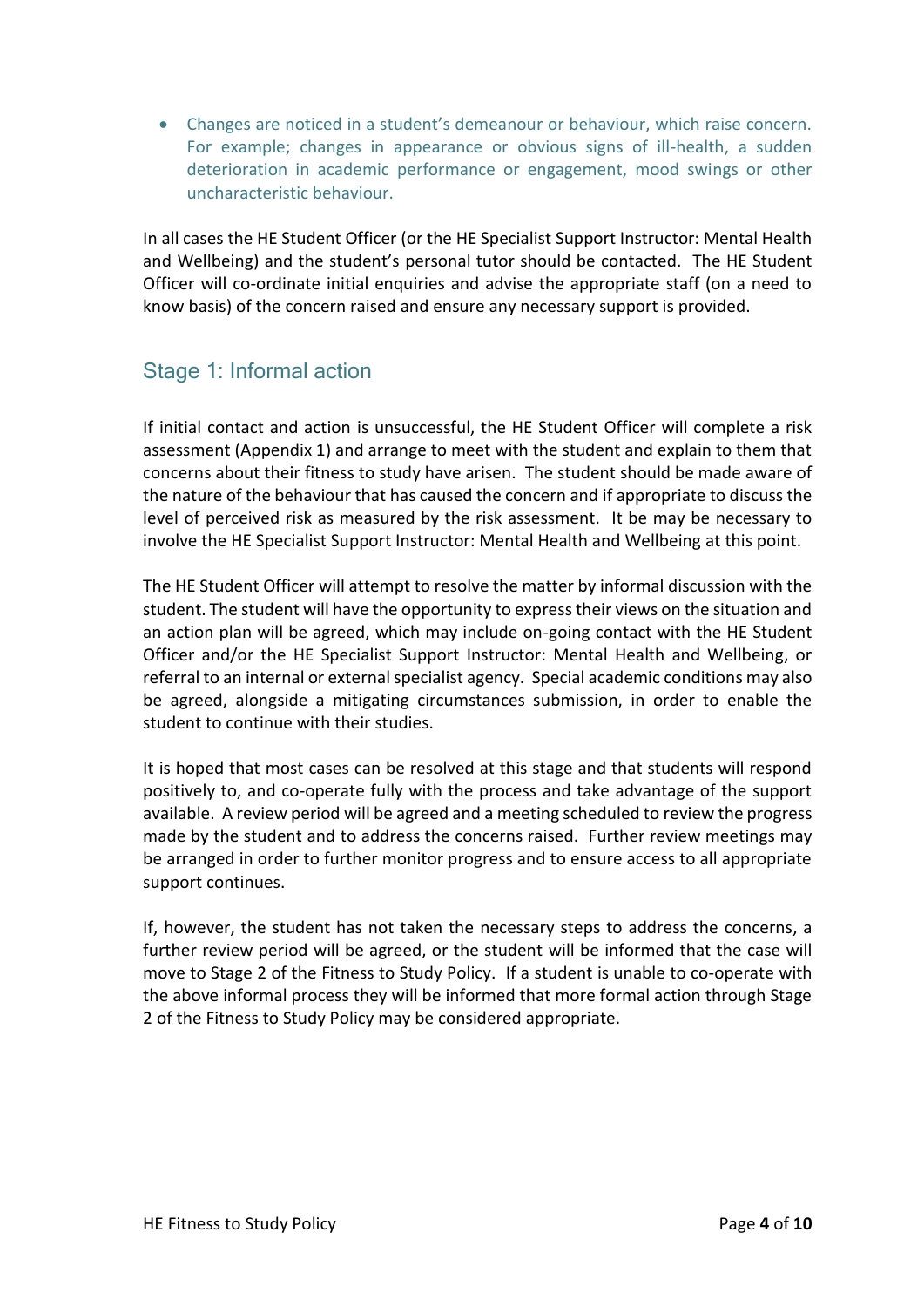# Stage 2: Formal Action

If there is no improvement in the situation, or it is felt the situation is too serious to be managed informally, Stage 2 can be initiated. The HE Student Officer will inform the Deputy Academic Registrar and will forward all relevant documentary evidence. The Deputy Academic Registrar will then review the submitted evidence and will arrange to meet with the student and the HE Student Officer and/or the HE Specialist Support Instructor: Mental Health and Wellbeing. The student can be accompanied by a Students' Union Officer, friend, family member or support worker.

It will be explained to the student that if significant concern remains about their engagement with their study, or their health and behaviour following the above, a further meeting will be held to consider the most appropriate course of action. Regular progress meetings will be held with the student by the HE Student Officer and the action plan monitored. This will result in either no further action, or the Deputy Academic Registrar initiating Stage 3 of the Fitness to Study Policy.

# Stage 3: Final Review

This stage can be initiated by the Deputy Academic Registrar following Stages 1 and 2, or if the case is considered serious enough Stage 3 can be implemented.

The student will be asked to attend a meeting with either the Deputy Academic Registrar, or the Assistant Director HE: Academic Registry. The student will be informed of the meeting in writing at least 24 hours in advance, the purpose of the meeting, the nature of the concern, and that the matter is to be managed under Stage 3. The student will be provided with a copy of this policy. The student will be requested to notify the meeting organiser in advance whether or not they will be attending and if anyone will be accompanying and/or representing them at the meeting. This meeting will allow the student a full opportunity to respond to the concern and will consider any support needs; it will also seek to identify the student's perception of the concern. Other relevant staff members may be invited to attend the meeting (the HE Support Co-ordinator/HE Student Officer) in order to deal with the matter and to provide support to the student. Academic staff may also be required to attend if the concern relates to placements/external professional bodies.

A Fitness to Study panel meeting will also be called to discuss the nature of the concerns and consider possible outcomes. The panel meeting will include three (or more) of the following members of staff:

- Assistant Director HE: Academic Registry
- Deputy Academic Registrar
- **•** HE Student Officer
- HE Specialist Support Instructor: Mental Health and Wellbeing
- HE Support Co-ordinator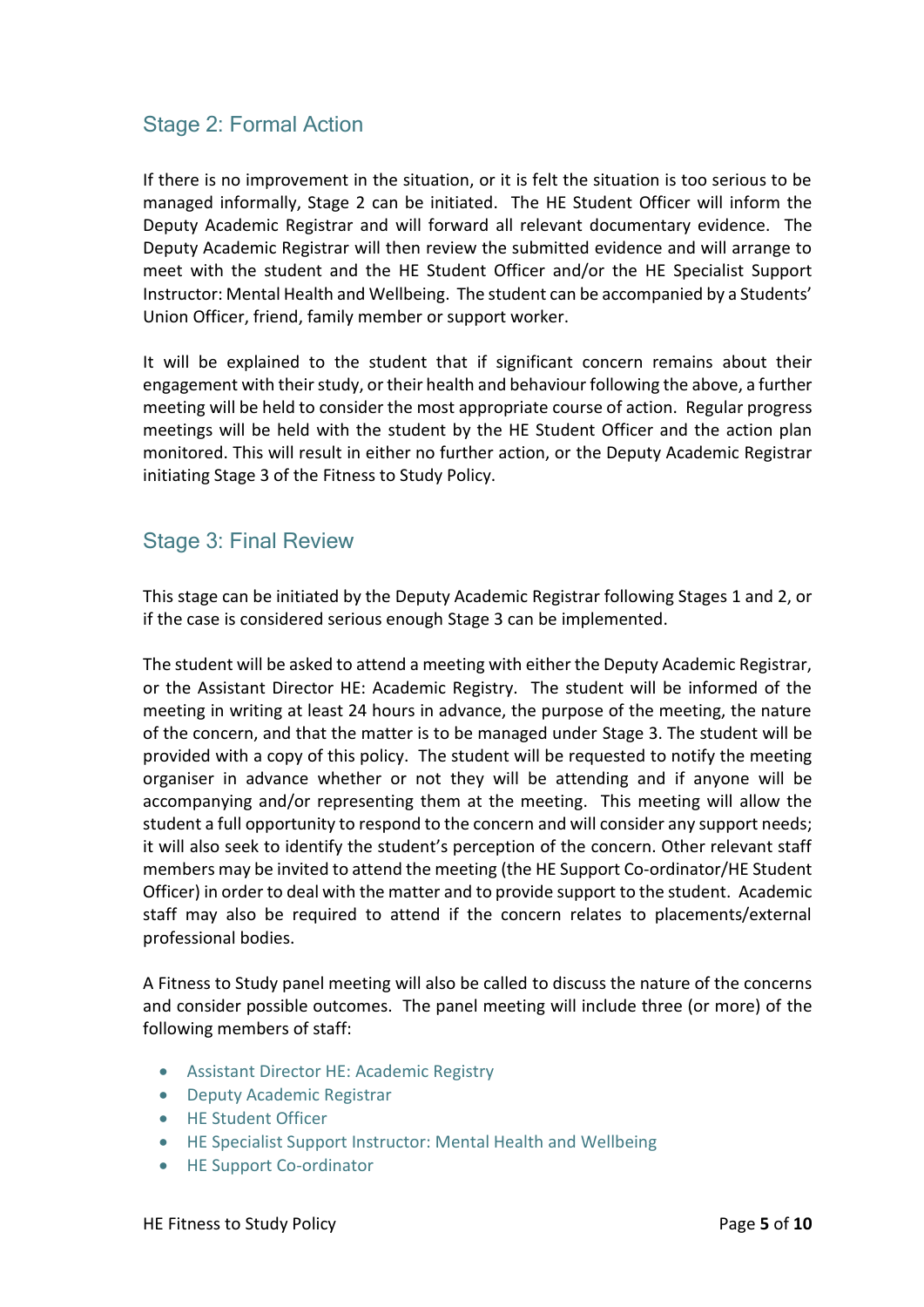- **•** Programme Co-ordinator or Personal Tutor
- HE Partnership Manager (only if the Assistant Director HE: Academic Registry is unavailable)

A minute taker will also be present. Other individuals may be called upon to provide information (for example, staff who have been involved with the student) either in person or in writing. Relevant external professionals (for example, psychiatrists, GPs, mental health workers) may also attend. Provision may be made for the production of written reports (for example, medical reports). Although the student may be invited to attend the panel meeting, it is not expected that this would normally be the case as the meeting may be held prior to and/or following any meeting with the student.

The Fitness to Study panel meeting will determine whether the student's fitness to study is impaired, or may become impaired, and any actions to be taken. Such actions may include (but are not limited to) one or more of the following outcomes:

- Support arrangements and/or reasonable adjustments to be put in place for the student.
- An action plan to be drawn up, where possible with the agreement of the student, setting out how the matter will be managed and any requirements to be placed on the students (for example, in respect of his/her future conduct or support he/she will seek). The student will be informed that where s/he fails to comply with any requirements his/her fitness to study may be dealt with again at Stage 3. A copy of the action plan will be provided to the student. A date will be arranged at which the action plan will be reviewed and a decision taken on whether the action plan should continue and, if so, whether it should be amended, and whether any requirements have been complied with and, if not, whether the matter should be referred again to Stage 3. The student will be invited to the review meeting and the outcomes of the review meeting notified to the student in writing.
- The student be withdrawn from placement, overseas study or other course related activity.
- The student be permitted to continue on a part-time basis.
- It be recommended to the student that they take a period of voluntary suspension.
- The student be suspended for a stated period of time.
- The student be withdrawn from Weston College.

The student will be notified in writing of the decision and outcome of the panel meeting with reasons, normally within three working days. The proceedings of the panel meeting will minuted and circulated to all in attendance and kept by HEART.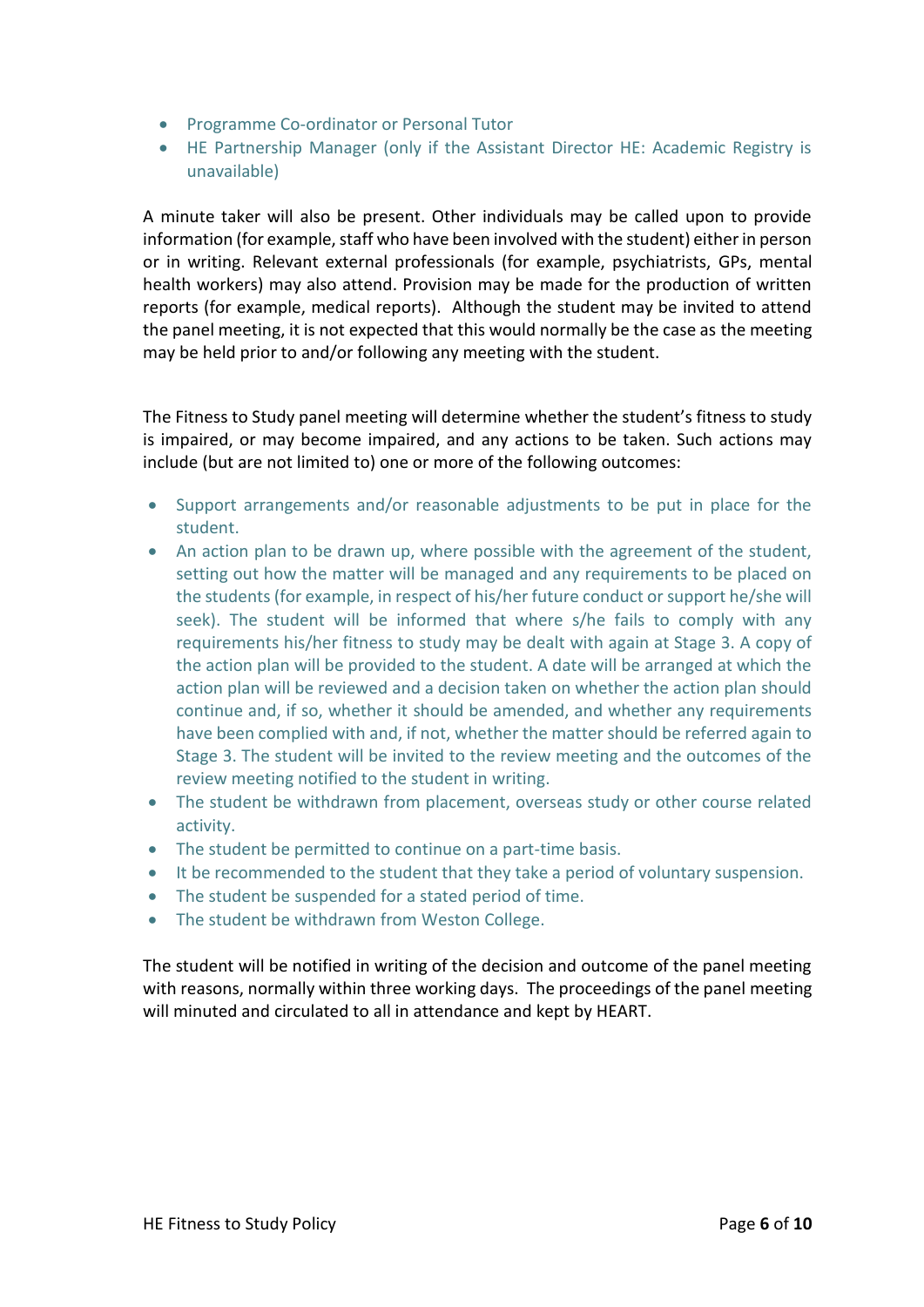In implementing this Procedure, Weston College will at all times remain mindful of its duty of care and its obligations to students under the Equality Act 2010, including in appropriate cases its obligation to make reasonable adjustments. It will also remain mindful of the confidential and sensitive nature of fitness to study matters and of its obligations under the Data Protection Act 1998.

Should a student be unwilling or unable to participate at any level of this policy or to attend a meeting, Weston College may nonetheless follow this Procedure where it is reasonable to do so. The panel, where it is reasonable to do so, may deal with issues on the basis of written reports and/or statements in the absence of the student and/or their representative.

#### Appeals

Students may raise a written appeal against the outcome of Stages 2 and 3 of this policy within ten working days of the date of the notification on one or more of the following grounds:

- Weston College has failed to follow its own Fitness to Study Policy.
- The decision is unreasonable
- The student has new information/evidence which was not reasonably available before.

The Assistant Director HE: Academic Registry will consider the appeal submission and determine whether there are valid grounds to appeal.

Where valid grounds have been determined, the student will be invited to submit additional evidence within a specified timeframe for further consideration by either the Assistant Director HE: Academic Registry, or the Assistant Principal: HE. The evidence provided will be considered and he/she will determine an appeal against suspension or expulsion. One of the following decisions will be made:

- Dismiss the appeal; or
- Uphold the appeal, and:
- Refer the matter back to an earlier level of this Procedure for reconsideration, e.g. if the correct process had not been followed; or
- Refer the matter back to an earlier level of this Procedure for fresh reconsideration, e.g. if new information or evidence was made available; or
- Impose an alternative sanction.

The outcome of the appeal will be notified to the student in writing together with reasons within seven working days of determination of the appeal. This decision is final and will conclude this procedure. A 'Completion of Procedures' letter will be issued to the student. Further information on procedures for external and independent review can be obtained from the Office of the Independent Adjudicator for Higher Education website ([www.oiahe.org.uk](http://www.oiahe.org.uk/)).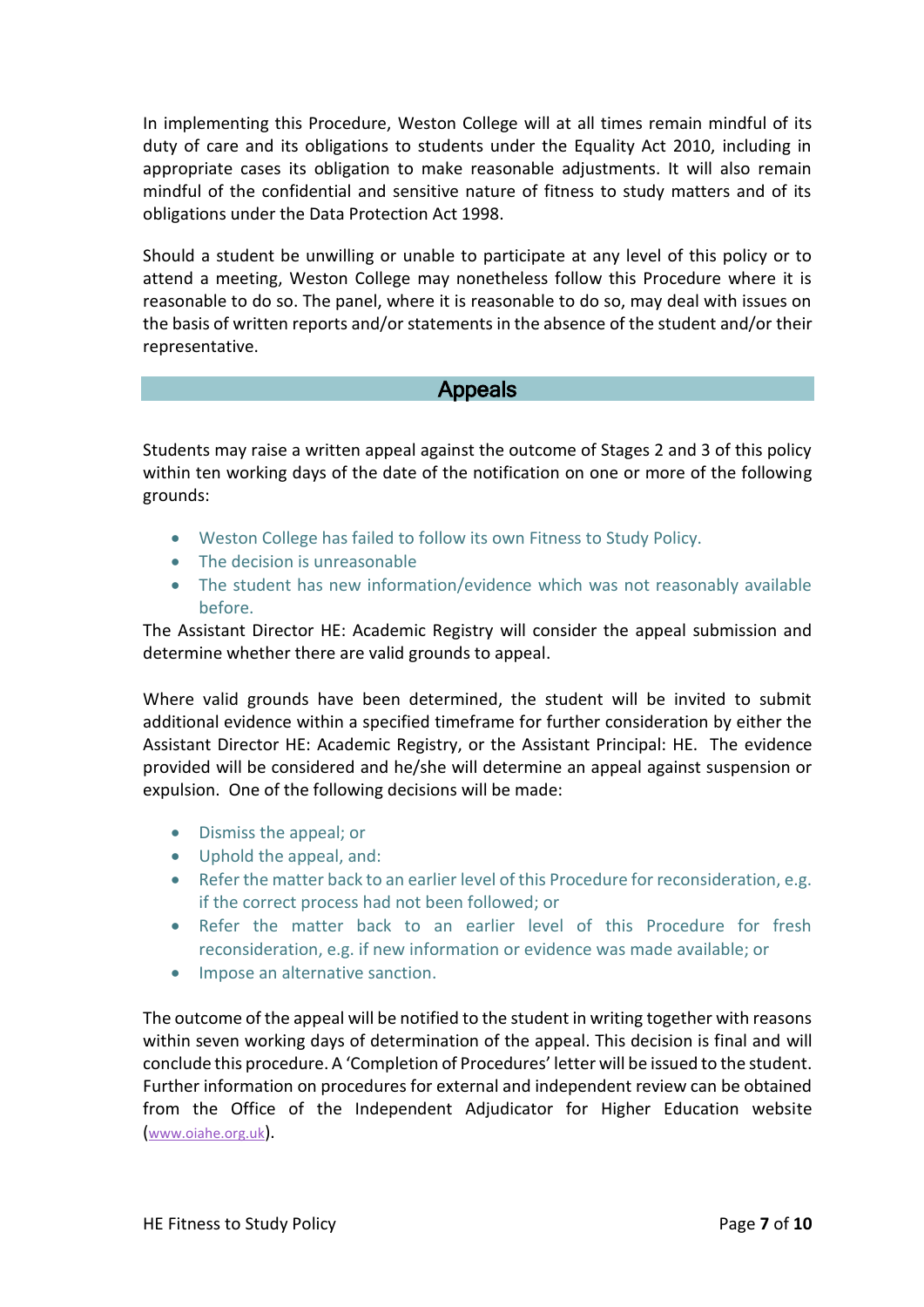# Return to Study

A request to return to study must be made in writing to the Assistant Director HE: Academic Registry. Each student's case will vary depending upon the context and specific circumstances. In each case, however, a return to study by a student will be dependent upon the student satisfying the Assistant Director HE: Academic Registry that they have complied with any conditions placed upon their return.

Normally the student will be invited to meet with the Assistant Director HE: Academic Registry to consider the request to return to study. The student mat be required to produce satisfactory medical and/or other evidence of their fitness to study (for example, a psychiatrist's report or GP's letter) from recognised professionals who have sufficient knowledge of the student, the demands of higher education, and the student's intended programme of study in order to give an informed opinion.

The Assistant Director HE: Academic Registry will determine whether to permit the student to return to study. In reaching their decision, they may consult with relevant staff and/or external professionals.

The Assistant Director HE: Academic Registry may impose conditions upon any return to study (for example, relating to the student's conduct, any support they should seek or academic progress). The student will be notified in writing, with reasons, normally within ten working days of the student's written request to return to study. If the request is turned down, the letter will include information on the process of re-application for a return to study.

The decision of the Assistant Director HE: Academic Registry is final.

Weston College will work collaboratively with the student in respect of any support arrangements put in place for a return to study. Before or on their return, the student will be invited to attend a Return to Study Meeting with appropriate members of academic staff (e.g. the programme leader) and HEART. At the Return to Study Meeting, an action plan will be drawn up to support the student's successful transition back to study. The action plan will detail any conditions imposed and any support identified in respect of the student's return. The action plan will include a timetable for any review meetings which have been deemed necessary to assist the student's successful return to study. If conditions are attached, failure to comply will lead to further Fitness to Study procedures under Stage 3. The student will be sent a summary of the Return to Study Meeting and a copy of the action plan, normally within five working days of the meeting.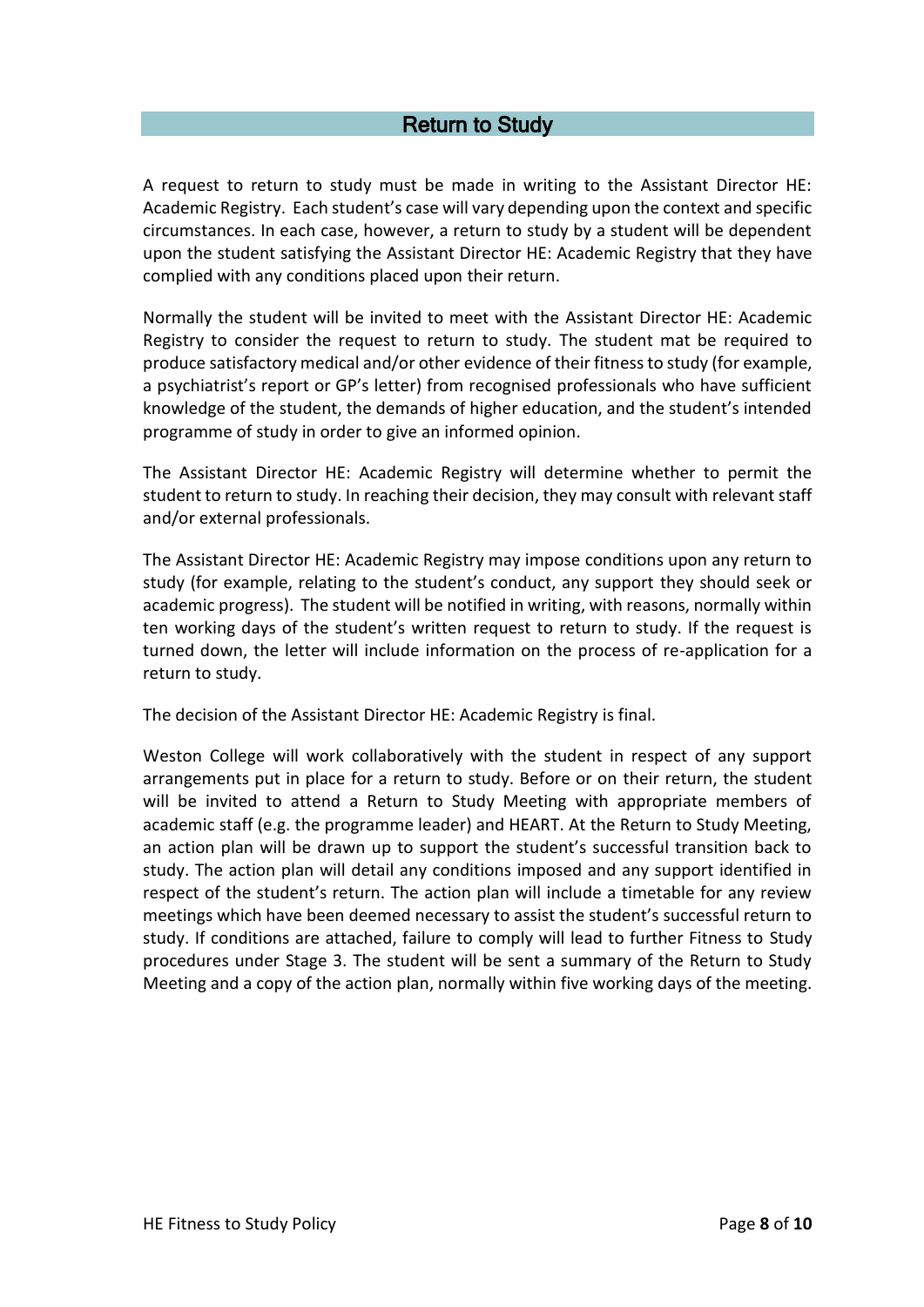#### **Appendix 1**

#### **Weston College Fitness to Study: Risk Assessment**

Name of Student:

Programme of Study:

#### WS No:

| 1. |                                         | Briefly explain the situation and why fitness to study has been questioned:                                                                                                           |     |   |           |
|----|-----------------------------------------|---------------------------------------------------------------------------------------------------------------------------------------------------------------------------------------|-----|---|-----------|
|    |                                         |                                                                                                                                                                                       |     |   |           |
|    |                                         |                                                                                                                                                                                       |     |   |           |
| 2. |                                         | List all the identified risks and assign to each risk an assessment of seriousness and likelihood. Use a scale of 1-3 with 3<br>being the highest seriousness and highest likelihood: |     |   |           |
|    |                                         | S = Seriousness(1-3) L = Likelihood (1-3) RR = Risk Rating (1-9) L x S = RR                                                                                                           |     |   |           |
|    |                                         |                                                                                                                                                                                       | S   | L | RR        |
|    | 2.1                                     |                                                                                                                                                                                       |     |   |           |
|    | 2.2                                     |                                                                                                                                                                                       |     |   |           |
|    | 2.3                                     |                                                                                                                                                                                       |     |   |           |
| 3. | Has the student disclosed a disability? |                                                                                                                                                                                       | Yes |   | <b>No</b> |